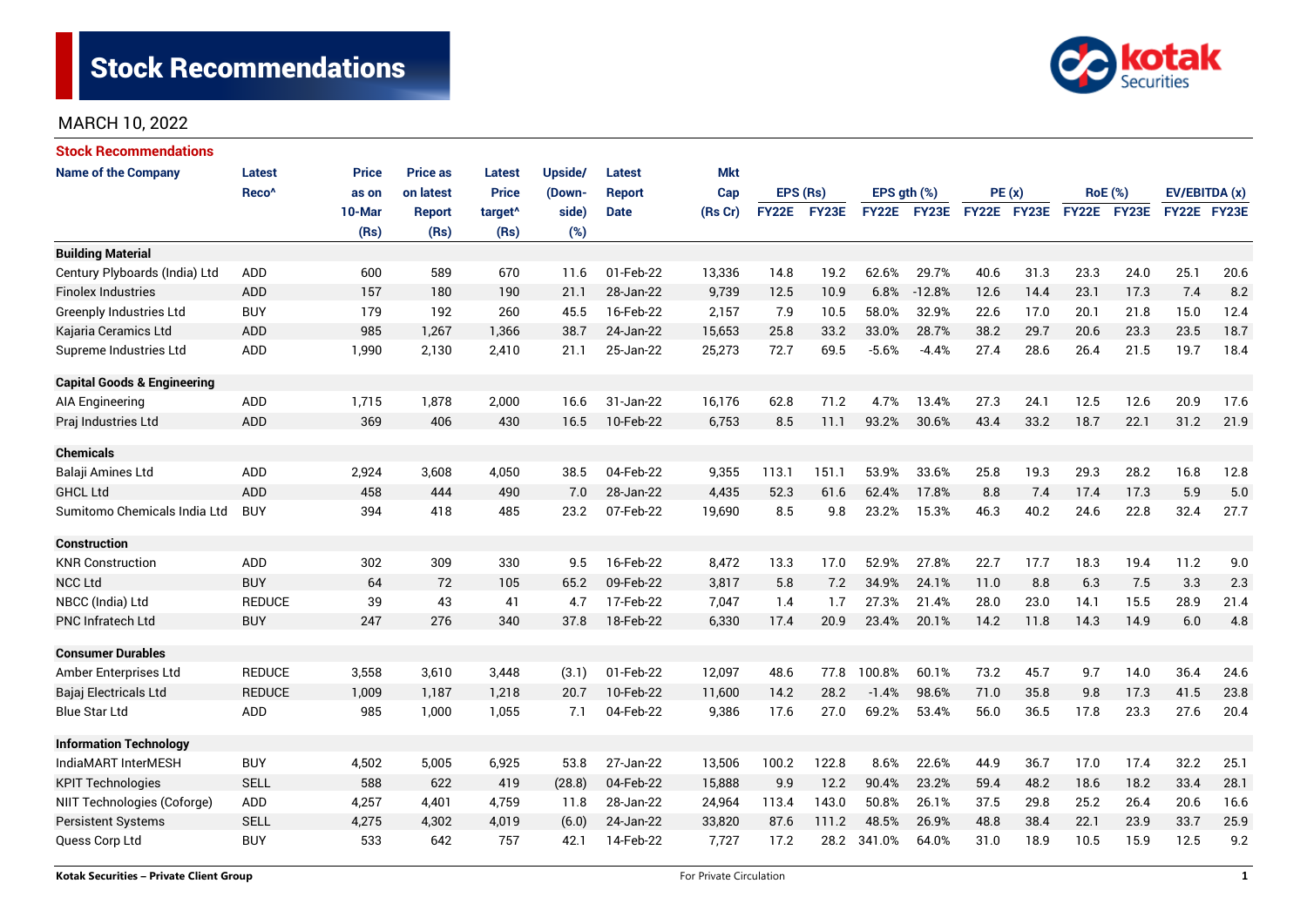

| <b>Stock Recommendations</b>       |                   |              |                 |                     |         |               |            |              |       |                    |                  |             |       |             |                |             |               |  |
|------------------------------------|-------------------|--------------|-----------------|---------------------|---------|---------------|------------|--------------|-------|--------------------|------------------|-------------|-------|-------------|----------------|-------------|---------------|--|
| <b>Name of the Company</b>         | Latest            | <b>Price</b> | <b>Price as</b> | <b>Latest</b>       | Upside/ | Latest        | <b>Mkt</b> |              |       |                    |                  |             |       |             |                |             |               |  |
|                                    | Reco <sup>^</sup> | as on        | on latest       | <b>Price</b>        | (Down-  | <b>Report</b> | Cap        | EPS (Rs)     |       |                    | EPS $qth$ $(\%)$ |             | PE(x) |             | <b>RoE</b> (%) |             | EV/EBITDA (x) |  |
|                                    |                   | 10-Mar       | <b>Report</b>   | target <sup>^</sup> | side)   | <b>Date</b>   | (Rs Cr)    | <b>FY22E</b> | FY23E | <b>FY22E</b>       | <b>FY23E</b>     | FY22E FY23E |       | FY22E FY23E |                | FY22E FY23E |               |  |
|                                    |                   | (Rs)         | (Rs)            | (Rs)                | (%)     |               |            |              |       |                    |                  |             |       |             |                |             |               |  |
| <b>Metals &amp; Mining</b>         |                   |              |                 |                     |         |               |            |              |       |                    |                  |             |       |             |                |             |               |  |
| <b>MOIL Ltd</b>                    | <b>BUY</b>        | 170          | 170             | 215                 | 26.4    | 18-Feb-22     | 4,531      | 14.5         | 16.4  | 95.9%              | 13.1%            | 11.7        | 10.4  | 11.5        | 12.2           | 5.7         | 4.3           |  |
| <b>APL Apollo Tubes Ltd</b>        | <b>BUY</b>        | 885          | 820             | 980                 | 10.7    | 28-Jan-22     | 22,125     | 21.0         | 27.0  | $-27.6%$           | 28.6%            | 42.1        | 32.8  | 26.7        | 26.8           | 24.3        | 19.2          |  |
|                                    |                   |              |                 |                     |         |               |            |              |       |                    |                  |             |       |             |                |             |               |  |
| Oil & Gas                          |                   |              |                 |                     |         |               |            |              |       |                    |                  |             |       |             |                |             |               |  |
| Chennai Petroleum Corp             | <b>BUY</b>        | 123          | 104             | 127                 | 3.2     | 25-Jan-22     | 1,834      | 30.3         | 18.2  | 75.1%              | $-39.9%$         | 4.1         | 6.8   | 24.6        | 12.5           | 6.9         | 8.4           |  |
| <b>Gujarat Gas</b>                 | <b>ADD</b>        | 509          | 660             | 734                 | 44.2    | 10-Feb-22     | 35,019     | 18.7         | 26.7  | 0.5%               | 42.8%            | 27.2        | 19.1  | 24.3        | 27.3           | 16.7        | 12.0          |  |
| <b>MRPL</b>                        | ADD               | 44           | 47              | 50                  | 13.9    | 31-Jan-22     | 7,691      | 1.2          |       | 6.8 -137.5% 466.7% |                  | 36.6        | 6.5   | 4.7         | 23.8           | 13.4        | 8.8           |  |
|                                    |                   |              |                 |                     |         |               |            |              |       |                    |                  |             |       |             |                |             |               |  |
| <b>Paints</b>                      |                   |              |                 |                     |         |               |            |              |       |                    |                  |             |       |             |                |             |               |  |
| Akzo Nobel India Ltd               | <b>BUY</b>        | 1,924        | 1,887           | 2,670               | 38.8    | 14-Feb-22     | 8,985      | 57.9         | 67.2  | 27.3%              | 16.1%            | 33.2        | 28.6  | 17.9        | 19.7           | 20.0        | 17.1          |  |
|                                    |                   |              |                 |                     |         |               |            |              |       |                    |                  |             |       |             |                |             |               |  |
| <b>Pharmaceuticals</b>             |                   |              |                 |                     |         |               |            |              |       |                    |                  |             |       |             |                |             |               |  |
| Suven Pharmaceuticals              | <b>REDUCE</b>     | 508          | 561             | 550                 | 8.4     | 17-Aug-21     | 12,891     | 16.9         | 21.1  | 19.0%              | 24.9%            | 30.0        | 24.1  | 27.6        | 26.5           | 23.4        | 18.2          |  |
|                                    |                   |              |                 |                     |         |               |            |              |       |                    |                  |             |       |             |                |             |               |  |
| <b>Transportation</b>              |                   |              |                 |                     |         |               |            |              |       |                    |                  |             |       |             |                |             |               |  |
| Aegis Logistics Ltd                | <b>BUY</b>        | 194          | 216             | 310                 | 59.6    | 14-Feb-22     | 6,486      | 12.6         | 13.6  | 28.6%              | 7.9%             | 15.4        | 14.3  | 20.4        | 19.0           | 8.7         | 7.7           |  |
| <b>Allcargo Global Logistics</b>   | <b>BUY</b>        | 304          | 346             | 430                 | 41.4    | 15-Feb-22     | 7.478      | 27.7         | 31.3  | 246.3%             | 13.0%            | 11.0        | 9.7   | 21.2        | 20.1           | 5.9         | 4.8           |  |
| <b>Blue Dart Express</b>           | <b>BUY</b>        | 5,947        | 6,926           | 7,975               | 34.1    | 01-Feb-22     | 14,154     | 115.0        | 134.0 | 98.3%              | 16.5%            | 51.7        | 44.4  | 36.2        | 33.3           | 14.7        | 12.6          |  |
| <b>VRL Logistics Ltd</b>           | <b>BUY</b>        | 436          | 499             | 625                 | 43.4    | 04-Feb-22     | 3,975      | 11.3         | 18.3  | 117.3%             | 61.9%            | 38.6        | 23.8  | 14.3        | 21.6           | 12.3        | 9.3           |  |
|                                    |                   |              |                 |                     |         |               |            |              |       |                    |                  |             |       |             |                |             |               |  |
| <b>Others</b>                      |                   |              |                 |                     |         |               |            |              |       |                    |                  |             |       |             |                |             |               |  |
| Bata India Ltd                     | <b>BUY</b>        | 1,815        | 1,895           | 2,380               | 31.1    | 10-Feb-22     | 23,414     | 27.0         | 36.6  | $-509.1%$          | 35.6%            | 67.2        | 49.6  | 16.3        | 19.4           | 32.9        | 26.2          |  |
| <b>Central Depository Services</b> | <b>REDUCE</b>     | 1,482        | 1,510           | 1,505               | 1.5     | 10-Feb-22     | 15,564     | 29.9         | 34.8  | 55.7%              | 16.4%            | 49.6        | 42.6  | 28.5        | 26.6           | 39.5        | 33.9          |  |
| <b>EPL Ltd</b>                     | ADD               | 174          | 187             | 205                 | 18.2    | 10-Feb-22     | 5,465      | 7.1          | 8.6   | $-6.6%$            | 21.1%            | 24.4        | 20.2  | 12.1        | 13.2           | 9.5         | 7.8           |  |
| JK Paper Ltd                       | <b>BUY</b>        | 238          | 232             | 295                 | 23.8    | 17-Feb-22     | 4,242      | 34.1         | 47.7  | 140.1%             | 39.9%            | 7.0         | 5.0   | 19.2        | 21.5           | 6.5         | 4.4           |  |
| Radico Khaitan Ltd                 | <b>REDUCE</b>     | 928          | 978             | 970                 | 4.5     | 07-Feb-22     | 12,342     | 21.2         | 26.1  | 4.4%               | 23.1%            | 43.8        | 35.6  | 15.0        | 16.1           | 27.9        | 23.9          |  |
| <b>VIP Industries Ltd</b>          | <b>REDUCE</b>     | 614          | 648             | 620                 | 1.0     | 04-Feb-22     | 8,715      | 6.2          |       | 12.0 -187.3%       | 93.5%            | 99.0        | 51.1  | 14.3        | 23.2           | 44.7        | 27.6          |  |
| Welspun Corp Ltd                   | <b>SELL</b>       | 147          | 173             | 120                 | (18.3)  | 14-Feb-22     | 3,892      | 11.9         | 9.2   | -49.8%             | $-22.7%$         | 12.3        | 16.0  | 7.8         | 5.9            | 4.5         | 5.1           |  |

*Source: Kotak Securities - Private Client Group*

All recommendations are with a 12 month perspective from the date of the report/update. Investors are requested to use their discretion while deciding the timing, quantity of investment as well as the exit.

NR NoRated. The investment rating and target price, if any, have been suspended temporarily. Such suspension is in compliance with applicable regulation(s) and/or Kotak Securities policies in circumstances when Kotak Secur

Or its affiliates is acting in an advisory capacity in a merger or strategic transaction involving this company and in certain other circumstances.

**NM Not meaningful**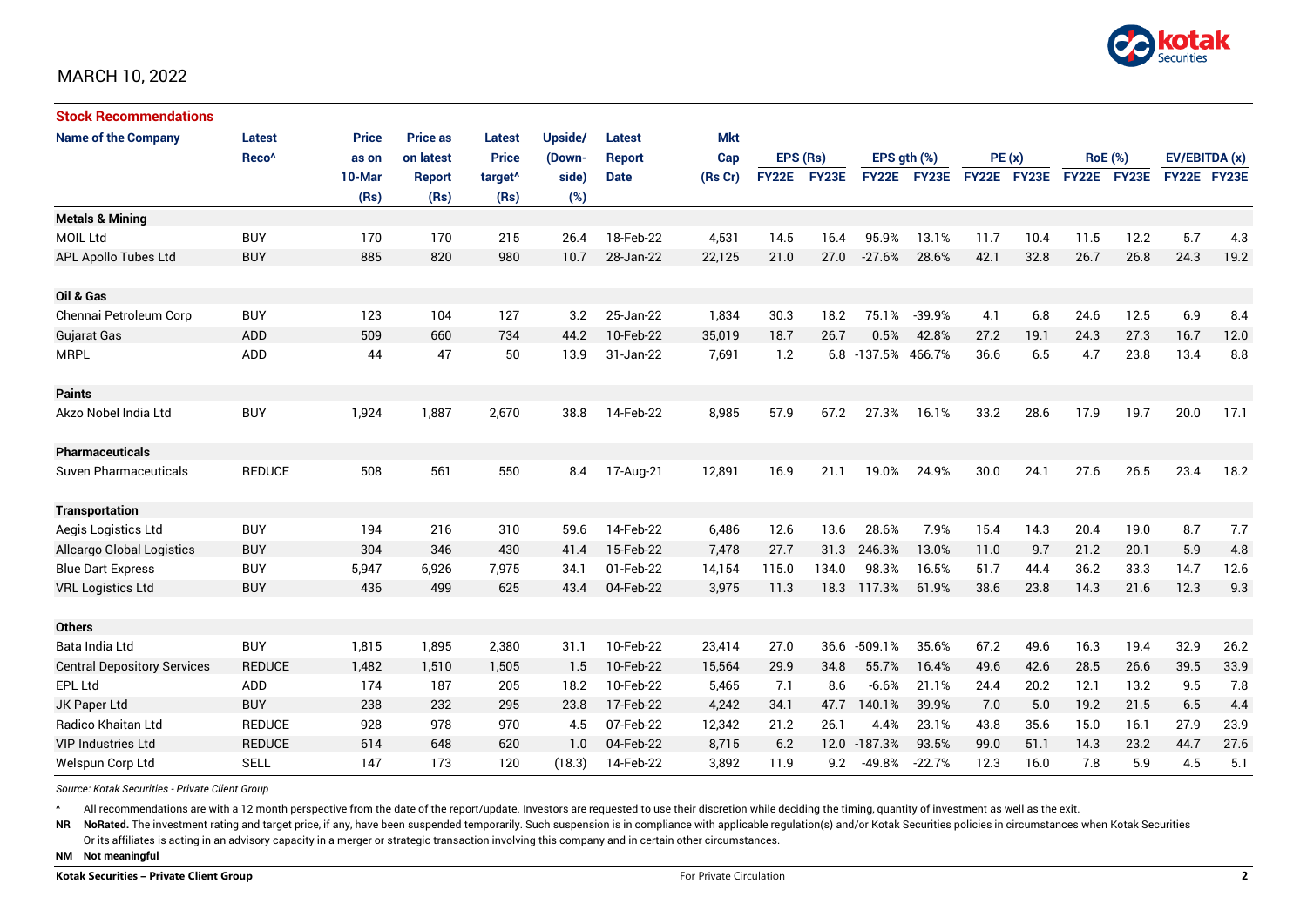

# **RATING SCALE (PRIVATE CLIENT GROUP)**

#### **Definitions of ratings**

| <b>BUY</b>       | - We expect the stock to deliver more than 15% returns over the next 12 months                                                                                                                                                                                                                                                                                                                                                     |
|------------------|------------------------------------------------------------------------------------------------------------------------------------------------------------------------------------------------------------------------------------------------------------------------------------------------------------------------------------------------------------------------------------------------------------------------------------|
| <b>ADD</b>       | - We expect the stock to deliver 5% - 15% returns over the next 12 months                                                                                                                                                                                                                                                                                                                                                          |
| <b>REDUCE</b>    | - We expect the stock to deliver -5% - +5% returns over the next 12 months                                                                                                                                                                                                                                                                                                                                                         |
| <b>SELL</b>      | - We expect the stock to deliver $\lt$ -5% returns over the next 12 months                                                                                                                                                                                                                                                                                                                                                         |
| <b>NR</b>        | - Not Rated. Kotak Securities is not assigning any rating or price target to the stock.                                                                                                                                                                                                                                                                                                                                            |
|                  | The report has been prepared for information purposes only.                                                                                                                                                                                                                                                                                                                                                                        |
| <b>SUBSCRIBE</b> | $-$ We advise investor to subscribe to the IPO.                                                                                                                                                                                                                                                                                                                                                                                    |
| <b>RS</b>        | - Rating Suspended. Kotak Securities has suspended the investment rating and price target for this stock, either because there is not a sufficient fundamental basis for determining, or there<br>are legal, regulatory or policy constraints around publishing, an investment rating or target. The previous investment rating and price target, if any, are no longer in effect for this stock and<br>should not be relied upon. |
| <b>NA</b>        | - Not Available or Not Applicable. The information is not available for display or is not applicable                                                                                                                                                                                                                                                                                                                               |
| <b>NM</b>        | - Not Meaningful. The information is not meaningful and is therefore excluded.                                                                                                                                                                                                                                                                                                                                                     |
| <b>NOTE</b>      | $-$ Our target prices are with a 12-month perspective. Returns stated in the rating scale are our internal benchmark.                                                                                                                                                                                                                                                                                                              |

## **FUNDAMENTAL RESEARCH TEAM (PRIVATE CLIENT GROUP)**

| <b>Shrikant Chouhan</b>                                                                                | Arun Agarwal                                                                                         | <b>Amit Agarwal, CFA</b>            | <b>Hemali Dhame</b>          |
|--------------------------------------------------------------------------------------------------------|------------------------------------------------------------------------------------------------------|-------------------------------------|------------------------------|
| <b>Head of Research</b>                                                                                | Auto & Auto Ancillary                                                                                | <b>Transportation, Paints, FMCG</b> | <b>Banking &amp; Finance</b> |
| shrikant.chouhan@kotak.com                                                                             | arun.agarwal@kotak.com                                                                               | agarwal.amit@kotak.com              | Hemali.Dhame@kotak.com       |
| +91 22 6218 5408                                                                                       | +91 22 6218 6443                                                                                     | +91 22 6218 6439                    | +91 22 6218 6433             |
| <b>Jatin Damania</b>                                                                                   | Purvi Shah                                                                                           | <b>Rini Mehta</b>                   | K. Kathirvelu                |
| Metals & Mining, Midcap                                                                                | Pharmaceuticals                                                                                      | <b>Research Associate</b>           | <b>Support Executive</b>     |
| jatin.damania@kotak.com                                                                                | purvi.shah@kotak.com                                                                                 | rini.mehta@kotak.com                | k.kathirvelu@kotak.com       |
| +91 22 6218 6440                                                                                       | +91 22 6218 6432                                                                                     | +91 80801 97299                     | +91 22 6218 6427             |
| <b>Sumit Pokharna</b><br>Oil and Gas. Information Tech<br>sumit.pokharna@kotak.com<br>+91 22 6218 6438 | Pankai Kumar<br>Construction, Capital Goods & Midcaps<br>pankajr.kumar@kotak.com<br>+91 22 6218 6434 |                                     |                              |

## **TECHNICAL RESEARCH TEAM (PRIVATE CLIENT GROUP)**

| <b>Shrikant Chouhan</b>    | <b>Amol Athawale</b>    |  |
|----------------------------|-------------------------|--|
| shrikant.chouhan@kotak.com | amol.athawale@kotak.com |  |
| +91 22 6218 5408           | +91 20 6620 3350        |  |
|                            |                         |  |

#### **Sayed Haider** Research Associate [sayed.haider@kotak.com](mailto:sayed.haider@kotak.com) +91 22 62185498

## **DERIVATIVES RESEARCH TEAM (PRIVATE CLIENT GROUP)**

+91 22 6218 5497 +91 33 6615 6273

**Sahaj Agrawal Prashanth Lalu Prasenjit Biswas, CMT, CFTe** [sahaj.agrawal@kotak.com](mailto:sahaj.agrawal@kotak.com) [prashanth.lalu@kotak.com](mailto:prashanth.lalu@kotak.com) [prasenjit.biswas@kotak.com](mailto:prasenjit.biswas@kotak.com)